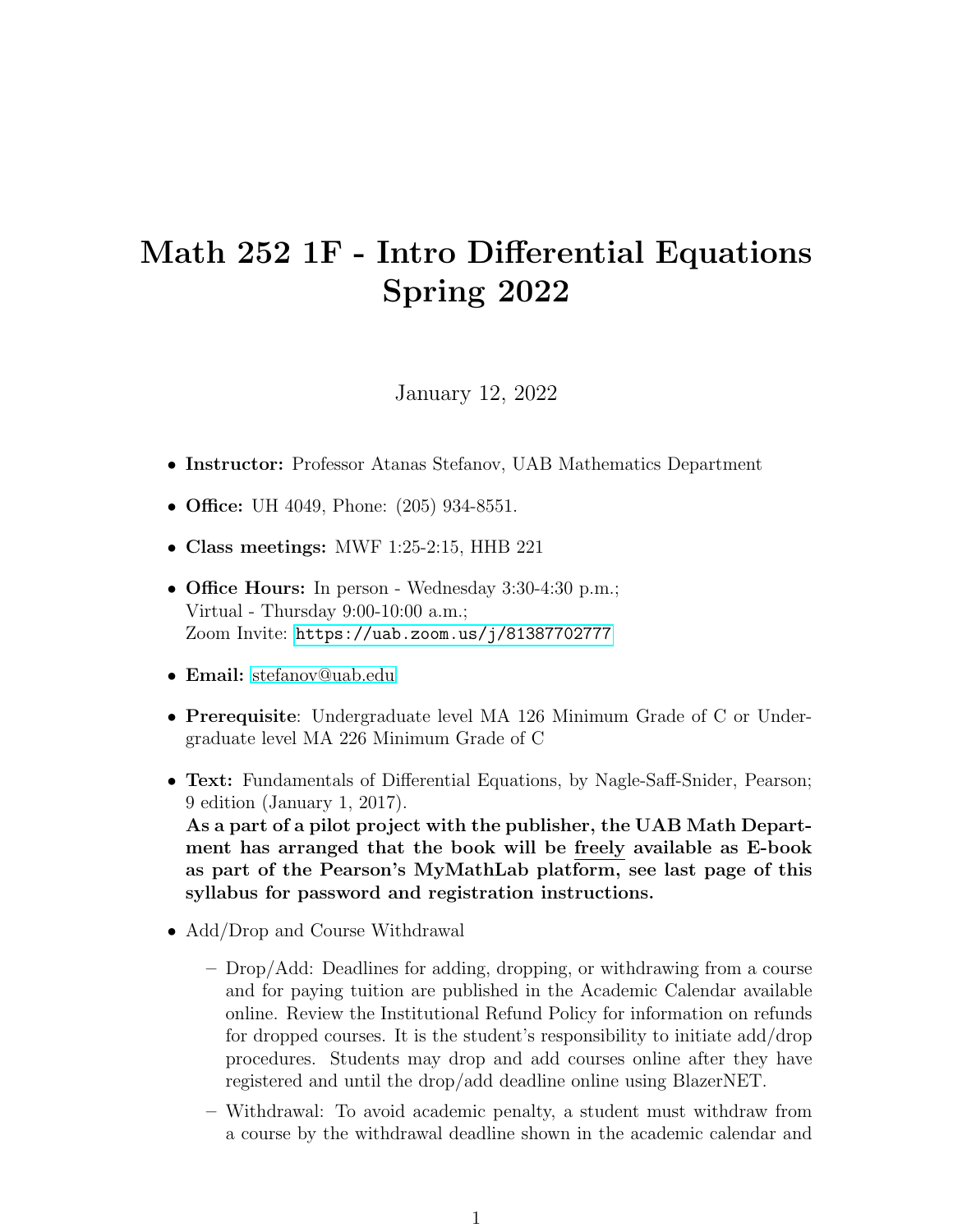receive a grade of W (withdrawn). Failure to attend class does not constitute a formal drop or withdrawal. The official course withdrawal must be completed online in BlazerNET.

- Homework: Homework will be assigned once a week, on Fridays, with due date the following Monday. This will be automatically graded on the MyMath-Lab platform (with 2 attempts per question), so make sure that you are fairly confident in your answers, before you input them. Also, there is an opportunity to practice the math formulas in the answers, but the system is generally very good with this. The homework will carry substantial weight towards your final grade, see below.
- Quizzes: There will be five quizzes, 2-3 problems each, with about 15 minute in duration. These will always be during the Friday lecture (note however that not all Fridays will feature a Quiz). Note that there will be NO MAKEUP QUIZZES! I will however drop the lowest quiz grade.
- Exams: If you have a valid reason for missing the exam (essentially medical reasons), you should contact me BEFORE the exam to discuss alternative arrangements. There will be absolutely NO MAKEUP EXAMS! The final exam will be cumulative, i.e. it will test on all the material. The exams are tentatively scheduled during regular class time on the following dates:

| Midterm Exam I | Monday, February $7^{th}$ , in class                  |
|----------------|-------------------------------------------------------|
|                | Midterm Exam II Wednesday, March $9^{th}$ , in class  |
|                | Midterm Exam III Wednesday, April $6^{th}$ , in class |
| Final Exam     | Friday, April $29^{th}$ 10:45 a.m. - 1:15 p.m.        |

• Grades: Your grade for this course will be determined by the number of points that you accumulate. The points will be distributed in the following way:

| Homework         | 200 total pts | $20\%$ |
|------------------|---------------|--------|
| Quiz             | 100 total pts | $10\%$ |
| Midterm Exam I   | 150 total pts | $15\%$ |
| Midterm Exam II  | 150 total pts | $15\%$ |
| Midterm Exam III | 150 total pts | $15\%$ |
| Final Exam       | 250 total pts | $25\%$ |

A total of 900 points will guarantee an A, 800 a B, 700 a C, and 600 a D. I may, solely at my discretion, lower these thresholds.

I will maintain an up-to-date gradebook on Canvas, with the exception of the homework portion of it, which will be a separate gradebook, which you can check on the MyMathLab platform.